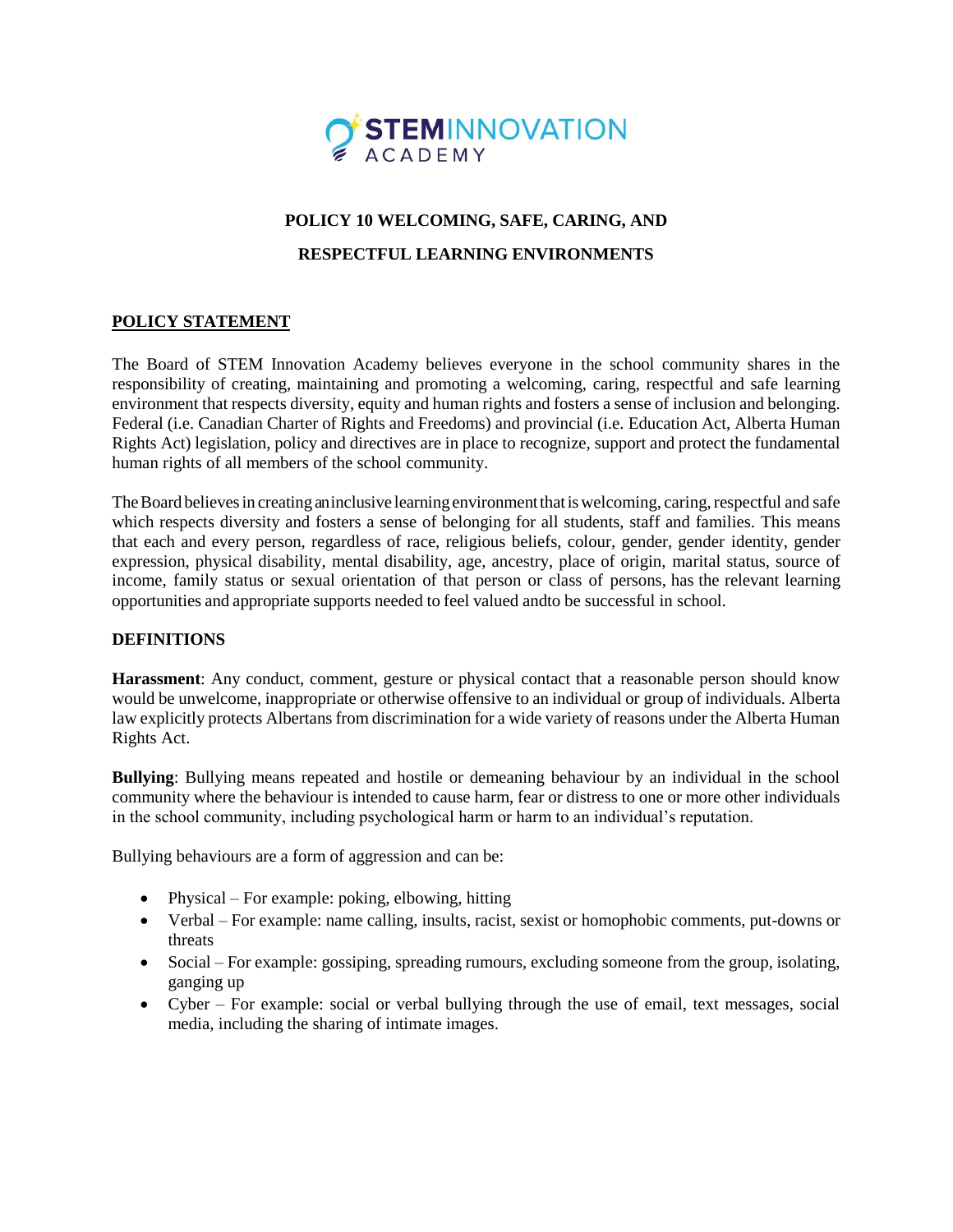### **GUIDELINES**

STEM Innovation Academy is committed to:

- 1. Ensure that staff, students and visitors have a welcoming, caring, respectful and safe learning environment that respects diversity and fosters a sense of belonging; and will not tolerate harassment, bullying, intimidation, or discrimination on the basis of a person's actual or perceived characteristics as outlined in the Alberta Human Rights Act.
- 2. Provide professional learning opportunities that build the capacity of staff to understand and support our diverse student population regardless of the person's actual or perceived characteristics (race, religious beliefs, colour, gender, gender identity, gender expression, physical disability, mental disability, age, ancestry, place of origin, marital status, source of income, family status or sexual orientation of that person or class of persons) as outlined in the Alberta Human Rights Act.
- 3. Ensure that discriminatory behaviours and complaints, whether concerning students, staff orvisitors, when reported will be taken seriously, documented, and dealt with expeditiously and effectively through the school Code of Conduct.
- 4. Ensure that all students and staff have equitable access to supports, services and protections.Staff members employed by the Board and students enrolled in the school operated will not be discriminated against as provided for in the Alberta Human Rights Act and Canadian Charter of Rights and Freedoms.
- 5. Establish a Student Code of Conduct that addresses bullying behavior, discriminatory or prejudicial, language or behaviours and an explanation of possible interventions, actions and/or discipline that will occur as a result.
- 6. Use a progressive discipline approach using proactive and preventative approaches to build healthy relationships and reduce the occurrence of unacceptable behaviour such as bullying and maintain an environment that is conducive to teaching and learning. Intervention must also consider the age, maturity and the individual circumstances of the students involved and must ensure that support is provided to the student impacted by the behaviour as well as students who engage in inappropriate behavior.

#### Support for Student Organizations

- 1. If one or more students attending STEM Innovation Academy request a staff member employed by the Board for support to establish a voluntary student organization, or to lead an activity intended to promote a welcoming, caring, respectful and safe learning environment that respects diversity and fosters a sense of belonging, the principal of the school shall:
	- 1.1. immediately grant permission for the establishment of the student organization or the holding of the activity at the school, and
	- 1.2. within a reasonable time from the date that the principal receives the request designate a staff member to serve as the staff liaison to facilitate the establishment, and the ongoing operation, of the student organization or to assist in organizing the activity.
	- 1.3. The students may select a respectful and inclusive name for the organization or activity, including the name "gay-straight alliance" or "queer-straight alliance", after consulting with the principal. For greater certainty, the principal shall not prohibit or discourage students from